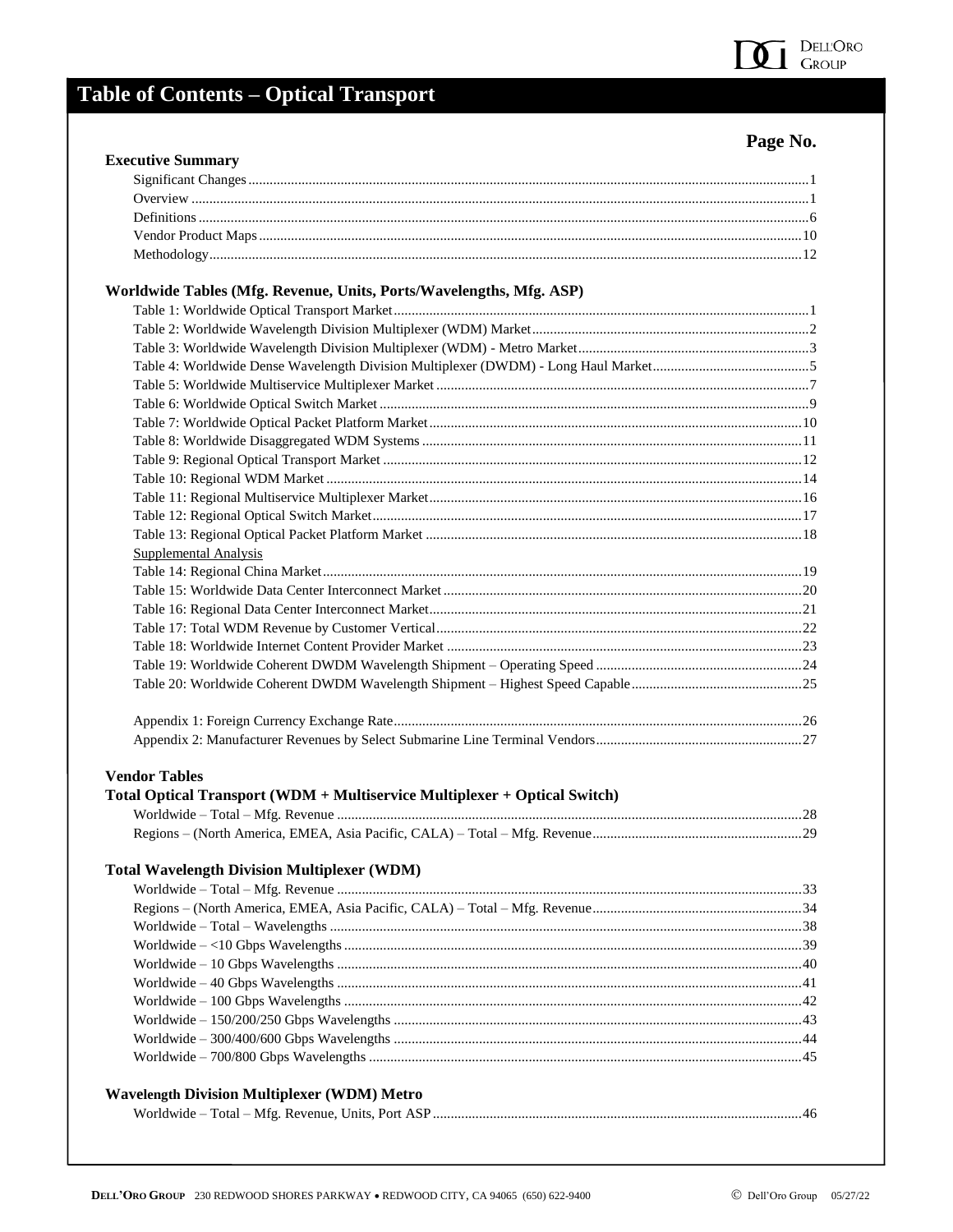

## **Table of Contents - Optical Transport**

| аор | NO. |  |
|-----|-----|--|
|     |     |  |

| <b>Dense Wavelength Division Multiplexer (DWDM) Long Haul</b> |    |
|---------------------------------------------------------------|----|
|                                                               |    |
|                                                               |    |
|                                                               |    |
|                                                               |    |
|                                                               |    |
| $Worldwide - 40 Gbps Wave lengths.$                           |    |
|                                                               |    |
|                                                               |    |
|                                                               |    |
|                                                               |    |
|                                                               |    |
| <b>Total Multiservice Multiplexer</b>                         |    |
| Worldwide - Total - Mfg Revenue Units Mfg ASP                 | 77 |

#### T<sub>0</sub>

### **Total Optical Switch**

| <b>Optical Packet Platform</b> |  |
|--------------------------------|--|
|                                |  |
|                                |  |
|                                |  |
|                                |  |
|                                |  |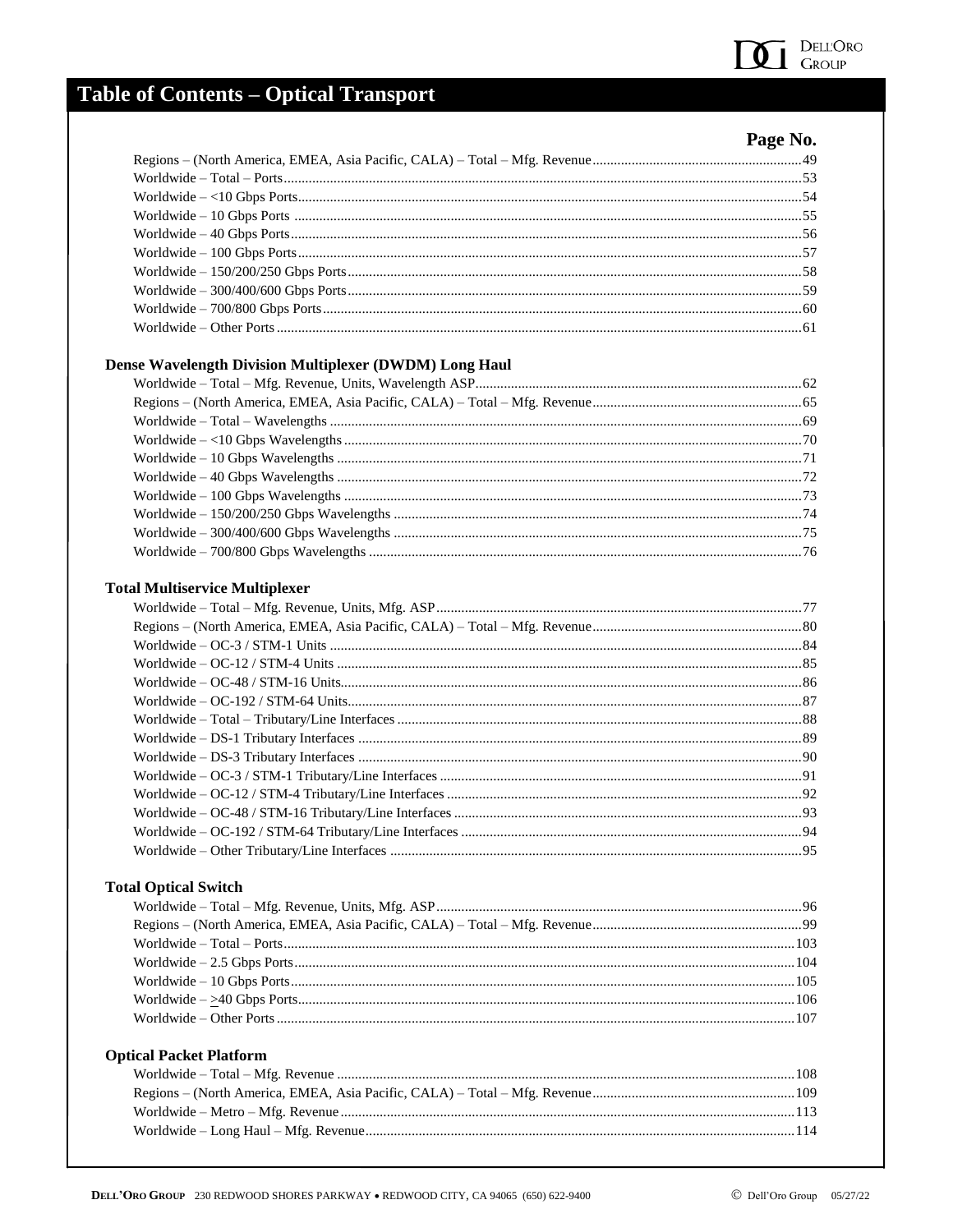# **Table of Contents – Optical Transport**

## **Page No.**

#### **Supplemental Analysis**

#### **Data Center Interconnect (DCI) Application**

| Regions - DCI Application - Total (North America, EMEA, Asia Pacific, CALA) - Total - Mfg. Revenue 130                                                                                                                                                                                                                                                                                                                                                                                             |  |
|----------------------------------------------------------------------------------------------------------------------------------------------------------------------------------------------------------------------------------------------------------------------------------------------------------------------------------------------------------------------------------------------------------------------------------------------------------------------------------------------------|--|
|                                                                                                                                                                                                                                                                                                                                                                                                                                                                                                    |  |
|                                                                                                                                                                                                                                                                                                                                                                                                                                                                                                    |  |
| $\textbf{Worldwide} - \textbf{DCI}\text{ Application} - \textbf{Metro} - 100\text{ Gbps}\text{ Wavelengths}\dots\hspace{-.5cm}\dots\hspace{-.5cm}\dots\hspace{-.5cm}\dots\hspace{-.5cm}\dots\hspace{-.5cm}\dots\hspace{-.5cm}\dots\hspace{-.5cm}\dots\hspace{-.5cm}\dots\hspace{-.5cm}\dots\hspace{-.5cm}\dots\hspace{-.5cm}\dots\hspace{-.5cm}\dots\hspace{-.5cm}\dots\hspace{-.5cm}\dots\hspace{-.5cm}\dots\hspace{-.5cm}\dots\hspace{-.5cm}\dots\hspace{-.5cm}\dots\hspace{-.5cm}\dots\hspace{$ |  |
|                                                                                                                                                                                                                                                                                                                                                                                                                                                                                                    |  |
|                                                                                                                                                                                                                                                                                                                                                                                                                                                                                                    |  |
|                                                                                                                                                                                                                                                                                                                                                                                                                                                                                                    |  |
|                                                                                                                                                                                                                                                                                                                                                                                                                                                                                                    |  |
|                                                                                                                                                                                                                                                                                                                                                                                                                                                                                                    |  |
|                                                                                                                                                                                                                                                                                                                                                                                                                                                                                                    |  |
|                                                                                                                                                                                                                                                                                                                                                                                                                                                                                                    |  |
|                                                                                                                                                                                                                                                                                                                                                                                                                                                                                                    |  |
|                                                                                                                                                                                                                                                                                                                                                                                                                                                                                                    |  |
|                                                                                                                                                                                                                                                                                                                                                                                                                                                                                                    |  |

#### **Subsea Application**

|--|--|

#### **Disaggregated WDM Systems**

#### **China Optical Market**